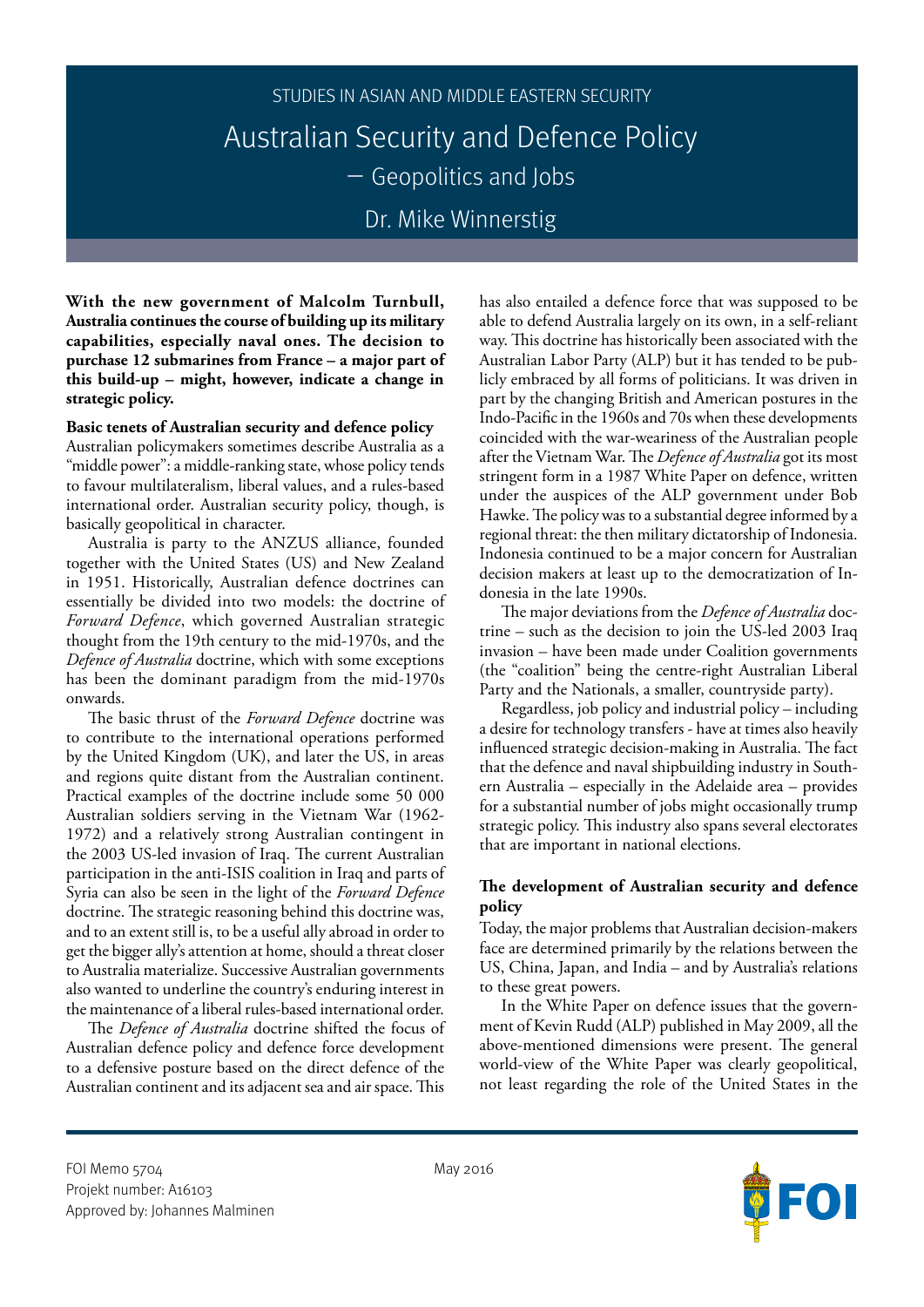

Asia-Pacific region. On the one hand, the great importance of the Australian-American alliance was underlined as well. On the other, the increased likelihood of the US losing its relative power position in the region due to the rise of China's political and military power was noted, something that had been discussed and analysed in Australia for a considerable time.

The primary action that the 2009 White Paper promoted was a relatively large military rearmament, especially regarding the air force and navy. In the long term – at least 20 years – this would lead to a much greater defence self-reliance against any emerging threats in the region – partly regardless of the American ability to help its Australian ally. In terms of defence policy, this meant that the *Defence of Australia* doctrine again became the paramount Australian defence doctrine.

The Rudd government was replaced by the government of Julia Gillard in 2010, after an internal revolt among the ALP parliamentarians. Australia experienced at this time severe economic problems. The Gillard government also produced a short White Paper in 2013, the main feature of which was to drastically reduce the spending on defence planned by the Rudd government.

## **Current Australian security and defence policy**

The ALP lost the 2013 general elections in Australia. The new centre-right coalition government under Prime Minister Tony Abbott had the ambition to alter Australian policy in a rather substantial way. In the cards were an implicit down-playing of the *Defence of Australia* doctrine and the concept of self-reliance, a promotion of a more *Forward Defence*-oriented strategy, and a much closer defence and security policy relationship with Japan, including the possibility of a major purchase of Japanese submarines. The Abbott government also clearly branded both China and Russia as "revisionist powers" aiming at undermining the "rules-based world order" highly cherished by Australian politicians.

However, before the Abbott government could finalize its new White Paper on defence, Abbott was forced to resign due to an internal revolt among Liberal Party parliamentarians. The leader of the revolt, Malcolm Turnbull, took over as prime minister in September 2015. As a consequence, the finalization of the new White Paper was delayed until February 2016.

#### **The Turnbull 2016 Defence White Paper**

The key strategic points of the Turnbull White Paper are the following:

- Military attacks on the Australian mainland are not likely.
- • Strategic planning thus cannot be limited to the defence of the Australian borders.
- The US is the most important military power and will continue to be so.
- Maintaining Australia's technological and capability superiority over potential adversaries is an essential element of Australian policy.

From the outside, this looks like a strategy of *Forward Defence*, as the White Paper develops on Australian strategy; Australia should be "self-reliant" in terms of defending its territory from attack, but also able to join international coalitions – led by the US – in international operations against threats to the "rules-based order". The White Paper also unequivocally designates the United States and New Zealand as key countries and allies, and states that Australia will work within the ANZUS alliance to support the US "rebalancing" to the Indo-Pacific region.

The centrality of the relation with the US is the most obvious one in the White Paper. The linkages to the US - for example, ANZUS, US extended deterrence, and access to advanced US technology and intelligence - are mentioned as major benefits. Also, the so-called Five Eyes (US, Australia, Canada, UK and New Zealand) intelligence community is considered to be part of this. The outlook also underlines the importance of Japan as a strategic partner, especially in the context of the Japan-US-Australian trilateral defence cooperation.

The other major key country in the Australian strategic outlook, however, is China. This is so, according to the White Paper, in two ways: in the first place, the bilateral China-US relation is crucial for world peace in general but in particular for the Asia-Pacific region. Secondly, the bilateral China-Australia relation is of central importance for Australia as well, China now regularly being the primary trading partner of Australia. In the Turnbull White Paper, actually in some contrast to the 2009 White Paper and the Abbott public statements, criticism of Chinese policy is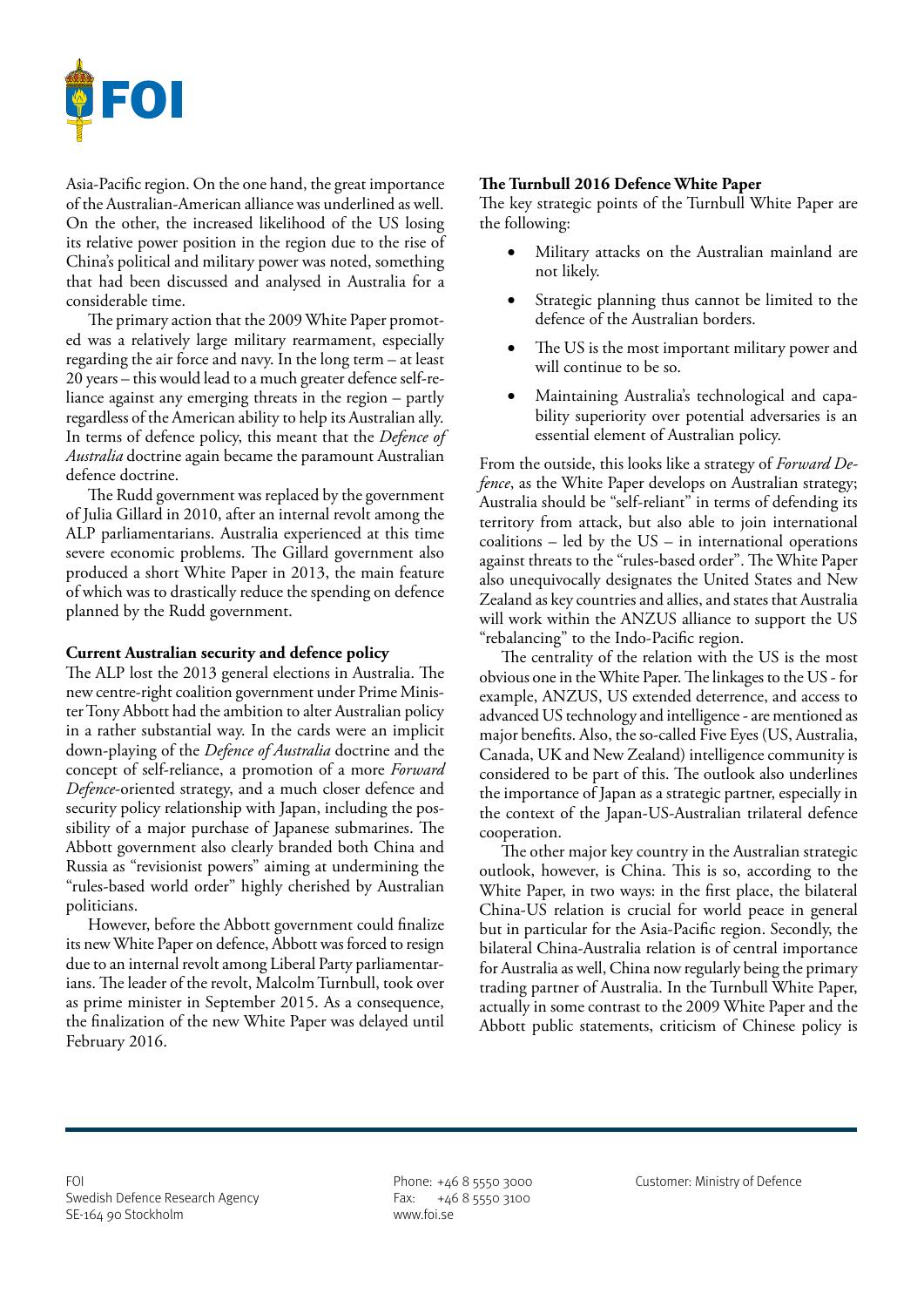

voiced in a rather muted way. The most obvious concerns, in Australian eyes, are the potential for a general conflict between China and the US and the "unprecedented pace" of Chinese land reclamations in the South China Sea.

After this strategic outlook, the White Paper then defines the primary strategic defence interests of Australia:

- A secure and resilient Australia, which means that the Australian Defence Forces (ADF) needs to have an ability to deter, deny and defeat any attempt to attack Australia.
- A secure nearer region, i.e. the Southern Pacific and Southeast Asia; which means that Australia must help neighbouring countries to build their security.
- A stable Indo-Pacific region and a rules-based international order, which means that ADF needs to have an ability to contribute to threats to the rules-based order, especially with the US leading international coalitions.

In terms of military capabilities, almost always the centrepiece of defence White Papers, the 2016 version actually does not differ that much from the 2009 issue, despite the differences in strategic outlook and doctrine. In the field of naval capabilities, the 2016 White Paper aims at acquiring or finalizing the delivery of the following major assets: 12 "regionally superior" submarines, 3 air warfare destroyers, 9 new frigates and 12 offshore patrol vessels. This is a major undertaking; the submarines alone are expected to cost around AUS \$50BN (approximately USD \$37 BN or SEK 300BN).

Important parts of this naval list are, though, a heritage of the Rudd 2009 White Paper; the three Spanish-designed air warfare destroyers, already being built in Australia, are the most obvious part of this. The 2009 paper also recommended 12 large submarines and 8 new frigates, which means that the 2016 paper follows the trajectory closely. The big difference, however, is the time frame: in 2009, the Rudd government planned for such a submarine force being fully operational in 2030. The Turnbull government expects the first of the 12 submarines to be delivered in the early 2030s – and that the entire submarine force will not be operational until around 2050, i.e. around 20 years later than the Rudd projections.

In terms of air force capabilities, the 2016 White Paper envisions a force spearheaded by 72 F-35A Lightning II

fighters, 12 E/A-18G Growler electronic warfare fighters, 24 F/A-18 Super Hornets and 8 C-17 strategic lift aircraft. This list also looks impressive but the purchase of all of these capabilities of the Australian Air Force was either implemented or envisioned by the 2009 White Paper. The 24 Super Hornets are already in service, the 12 Growler electronic warfare fighters will enter service already in 2018, and the last of the eight C-17 strategic lift aircraft was delivered in 2015. One difference is that the Turnbull government has adopted the Rudd government's minimum figure of 72 F-35A fighters, evenly replacing the current force of 71 F/A-18 Hornet fighter attack aircraft. The 2009 White Paper envisioned an end-state of around 100 F-35s.

In terms of land force capability, the 2016 White Paper's primary emphasis is on the acquisition of 1100 Hawkei protected mobility vehicles, an unidentified long-range rocket system (ground-to-ground) and the replacement of 22 Tiger reconnaissance helicopters. This list of land force capabilities is not as impressive as the ones for the navy and air forces, which is typical both for the Australian defence structure in general and for a *Forward Defence*-inspired doctrine in particular. However, the Australian army counts almost 30 000 active-duty soldiers and officers, thus making up around half of the entire ADF in terms of personnel. According to the 2016 White Paper, the total manpower of the ADF will increase to around 62 000 from today's 58 000 in ten years time.

In terms of money, the Turnbull government underlined in 2016 its ambition to fully fund its White Paper's projected costs. This will be done through a continuous increase of the defence budget, adding an extra AUS\$ 29BN over ten years and reaching 2% of GDP in 2021. This will mean that today's Defence budget (i.e. the entire ADF and Department of Defence budgets) of AUS\$ 32.3BN will increase to AUS\$ 42.4BN in 2021.

The priorities in terms of investments follow the strategic naval thrust. Maritime and anti-submarine warfare investments will account for around 25% of the budget, land and amphibious combat for around 18% and strike and air combat for around 17%.

# **The French-Australian Submarine Deal**

The decision by the Turnbull government, made public in April 2016, to purchase 12 French-designed diesel-electric Shortfin Barracuda submarines is the biggest arms deal ever not only for Australia but also for France. As the submarine design is a conventionally-powered derivative of the